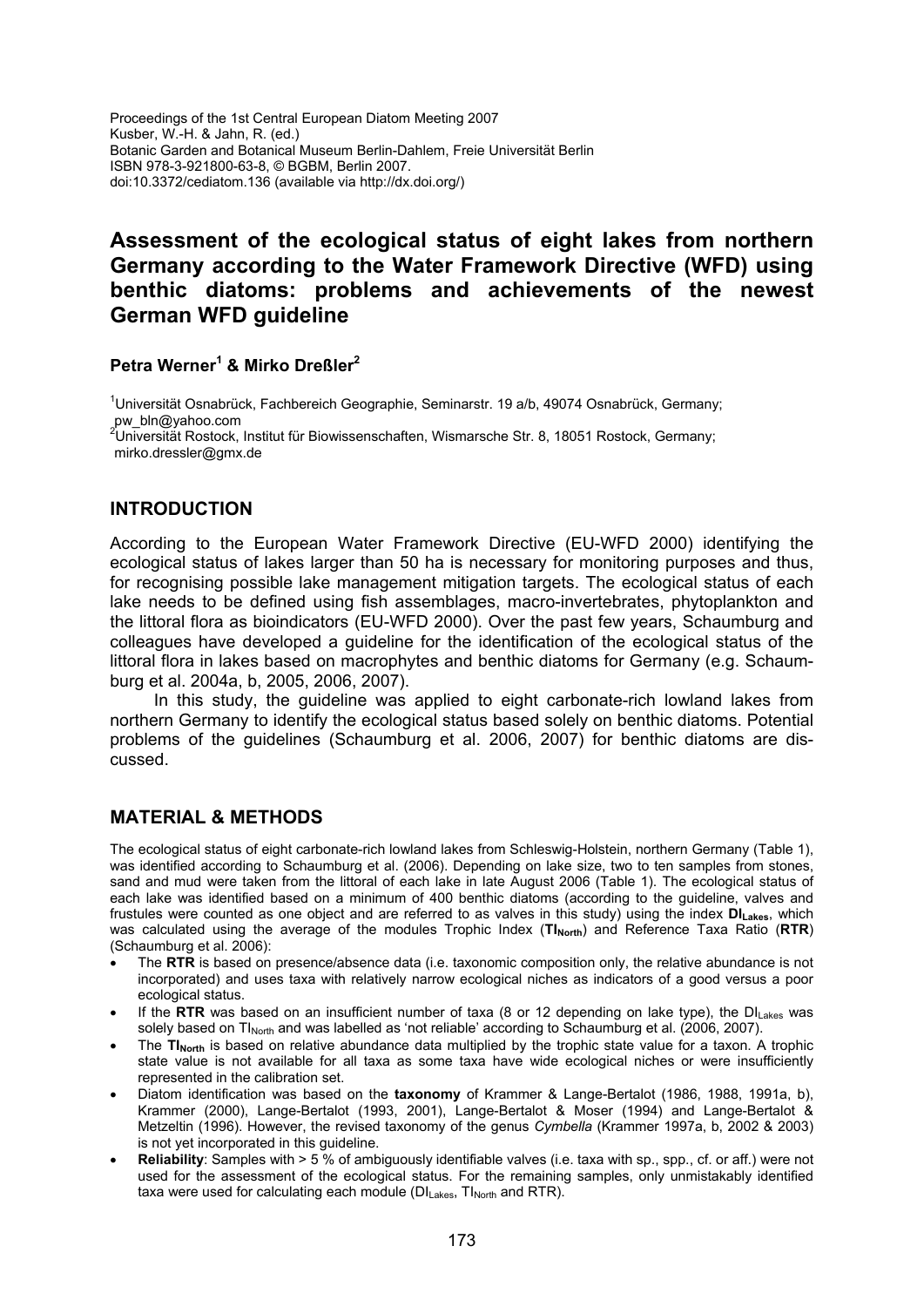## **RESULTS & DISCUSSION**

The benthic diatom assemblages suggest a good ecological status for Lake Ahrensee and a moderate ecological status for Lake Blankensee (Fig. 1, Table 1). However, the inferred ecological status of these lakes was not reliable according to Schaumburg et al. (2006) (Table 1). The remaining lakes had an overall inferred good ecological status (class 2, lakes Großensee & Westensee) and moderate ecological status (class 3, lakes Bordesholmer See, Bothkamper See, Selenter See & Wardersee; Table 1) according to Schaumburg et al. (2006). The substrate seemed to strongly influence the composition of the diatom assemblages (Fig. 2).

**Table 1**: Calculation of the Ecological Status Classes (ESC) using the Diatom-Index Lakes (DI<sub>Lakes</sub>), which is based on the modules (M) of the trophic index  $(TI_{\text{North}})$  and the Reference Taxa Ratio (RTR) according to Schaumburg et al. (2006), for eight lakes from Schleswig-Holstein, northern Germany, in 2006. D-type = diatom lake type, cf/aff/sp = only ambiguously identifiable taxa [%]; grey colour & bold = results classified as "unreliable" according to Schaumburg et al. (2006, 2007), because the samples contained > 5 % of ambiguously identifiable valves or an insufficient number of taxa with a RAQ value. light blue colour = samples in which  $T_{\text{North}}$  is based on < 60 % of the valves. green colour = ESC 2, yellow colour = ESC 3, orange colour = ESC 4.

| Lake                    | sample           | D-   | cf/aff/sp | ΤI   | <b>TI North</b>  | <b>RTR</b> | <b>RTR</b>     | RTR min M TI |      | M             | DI   | <b>ESC</b>              | <b>ESC</b>     |
|-------------------------|------------------|------|-----------|------|------------------|------------|----------------|--------------|------|---------------|------|-------------------------|----------------|
| (official lake #)       |                  | type | [%]       |      | North valves [%] |            | taxa [n]       | taxa [n]     |      | <b>RTR</b>    | Lake | diatoms                 | lake           |
|                         | AHS1             | 10.1 | 6.2       | 2.69 | 81               | $-0.29$    | 14             | 12           | 0.62 | 0.36          | 0.49 | 3                       |                |
| Ahrensee                | AHS <sub>2</sub> | 10.1 | 0.6       | 2.34 | 80               | $-0.33$    | 9              | 12           | 0.76 |               | 0.76 | $\overline{\mathbf{2}}$ | $\overline{2}$ |
| (0003)                  | AHS3             | 10.1 | 6.8       | 2.91 | 75               | $-0.23$    | 13             | 12           |      | $0.53$ $0.38$ | 0.46 | 3                       |                |
|                         | AHS4             | 10.1 | 4.0       | 2.44 | 82               | 0.50       | $\pmb{8}$      | 12           | 0.72 |               | 0.72 | $\overline{2}$          |                |
| <b>Blankensee</b>       | BLA <sub>1</sub> | 11   | 5.3       | 3.36 | 69               | $-0.60$    | 15             | 8            | 0.45 | 0.20          | 0.33 | $\overline{\mathbf{4}}$ | 3              |
| (0026)                  | BLA <sub>2</sub> | 11   | 1.2       | 3.15 | 56               | $-0.43$    | $\overline{7}$ | 8            | 0.53 |               | 0.53 | 3                       |                |
| <b>Bordesholmer See</b> | BH <sub>1</sub>  | 11   | 2.9       | 2.84 | 78               | $-0.33$    | $\overline{9}$ | 8            |      | $0.66$ $0.33$ | 0.50 | $\overline{3}$          | $\overline{3}$ |
| (0033)                  | BH <sub>2</sub>  | 11   | 12.7      | 3.18 | 41               | 0.00       | 8              | 8            |      | $0.52$ $0.50$ | 0.51 | 3                       |                |
|                         | BOS <sub>1</sub> | 11   | 5.8       | 3.33 | 82               | $-0.09$    | 11             | 8            | 0.46 | 0.45          | 0.46 | 3                       |                |
| <b>Bothkamper See</b>   | BOS <sub>2</sub> | 11   | 2.7       | 3.35 | 68               | $-0.80$    | 10             | 8            | 0.46 | 0.10          | 0.28 | 4                       | 3              |
| (0040)                  | BOS <sub>3</sub> | 11   | 4.4       | 3.36 | 81               | $-0.78$    | 9              | 8            | 0.45 | 0.11          | 0.28 | 4                       |                |
|                         | BOS4             | 11   | 3.2       | 3.02 | 72               | $-0.11$    | 9              | 8            |      | $0.59$ 0.44   | 0.52 | 3                       |                |
|                         | GR <sub>1</sub>  | 13.2 | 0.0       | 2.32 | 70               | 0.08       | 13             | 12           | 0.77 | 0.54          | 0.65 | $\overline{2}$          |                |
| Großensee               | GR <sub>2</sub>  | 13.2 | 3.5       | 2.30 | 84               | $-0.33$    | 12             | 12           | 0.78 | 0.33          | 0.56 | $\overline{2}$          | $\overline{2}$ |
| (0107)                  | GR <sub>3</sub>  | 13.2 | 7.9       | 2.32 | 64               | $-0.07$    | 15             | 12           | 0.77 | 0.47          | 0.62 | $\mathbf 2$             |                |
|                         | GR4              | 13.2 | 0.7       | 2.48 | 77               | $-0.18$    | 17             | 12           | 0.71 | 0.41          | 0.56 | 2                       |                |
|                         | SL <sub>1</sub>  | 13.1 | 0.0       | 2.63 | 84               | $-0.57$    | 23             | 12           | 0.44 | 0.22          | 0.33 | 4                       |                |
|                         | SL <sub>2</sub>  | 13.1 | 0.0       | 2.46 | 96               | $-0.47$    | 15             | 12           | 0.51 | 0.27          | 0.39 | $\overline{3}$          | $\overline{3}$ |
|                         | SL <sub>3</sub>  | 13.1 | 0.0       | 2.61 | 74               | $-0.67$    | 18             | 12           | 0.45 | 0.17          | 0.31 | 4                       |                |
|                         | SL <sub>4</sub>  | 13.1 | 0.0       | 2.79 | 59               | $-0.79$    | 19             | 12           | 0.38 | 0.11          | 0.24 | 4                       |                |
| Selenter See            | SL <sub>5</sub>  | 13.1 | 0.7       | 2.62 | 62               | $-0.41$    | 17             | 12           | 0.45 | 0.29          | 0.37 | 3                       |                |
| (0383)                  | SL <sub>6</sub>  | 13.1 | 0.0       | 2.45 | 93               | $-0.65$    | 17             | 12           | 0.52 | 0.18          | 0.35 | 3                       |                |
|                         | SL7              | 13.1 | 0.0       | 2.90 | 67               | $-0.44$    | 18             | 12           | 0.33 | 0.28          | 0.31 | 4                       |                |
|                         | SL <sub>8</sub>  | 13.1 | 0.0       | 2.52 | 91               | $-0.62$    | 21             | 12           | 0.49 | 0.19          | 0.34 | 3                       |                |
|                         | SL <sub>9</sub>  | 13.1 | 0.5       | 2.48 | 80               | $-0.33$    | 18             | 12           | 0.50 | 0.33          | 0.42 | 3                       |                |
|                         | <b>SL10</b>      | 13.1 | 0.2       | 2.62 | 95               | $-0.52$    | 21             | 12           | 0.45 | 0.24          | 0.34 | 3                       |                |
|                         | WAD1             | 11   | 1.7       | 2.73 | 77               | $-0.25$    | 8              | 8            |      | $0.70 \ 0.38$ | 0.54 | $\overline{3}$          |                |
|                         | WAD2             | 11   | 3.4       | 2.78 | 78               | 0.14       | $\overline{7}$ | 8            | 0.69 |               | 0.69 | $\overline{2}$          | $\overline{3}$ |
| Wardersee               | WAD3             | 11   | 5.3       | 3.43 | 74               | $-0.75$    | 8              | 8            | 0.43 | 0.13          | 0.28 | $\pmb{4}$               |                |
| (0434)                  | WAD4             | 11   | 0.6       | 3.09 | 56               | $-0.56$    | 9              | 8            | 0.56 | 0.22          | 0.39 | 3                       |                |
|                         | WAD5             | 11   | 0.5       | 2.90 | 57               | $-0.75$    | 8              | 8            | 0.64 | 0.13          | 0.38 | 3                       |                |
|                         | WAD6             | 11   | 1.4       | 2.71 | 52               | $-0.20$    | 5              | 8            | 0.71 |               | 0.71 | $\overline{2}$          |                |
|                         | WS1              | 11   | 1.1       | 3.18 | 81               | 0.25       | 8              | 8            | 0.52 | 0.63          | 0.57 | 2                       |                |
|                         | WS <sub>2</sub>  | 11   | 2.5       | 2.55 | 90               | 0.14       | $\overline{7}$ | 8            | 0.77 |               | 0.77 | $\mathbf 2$             | $\overline{2}$ |
| Westensee               | WS3              | 11   | 0.6       | 2.72 | 91               | 0.00       | 8              | 8            | 0.71 | 0.50          | 0.60 | 2                       |                |
| (0443)                  | WS4              | 11   | 0.0       | 2.64 | 92               | $-0.43$    | $\overline{7}$ | 8            | 0.74 |               | 0.74 | $\mathbf 2$             |                |
|                         | WS5              | 11   | 4.0       | 2.88 | 39               | $-0.50$    | 8              | 8            | 0.65 | 0.25          | 0.45 | 3                       |                |
|                         | WS6              | 11   | 3.9       | 2.88 | 75               | 0.14       | $\overline{7}$ | 8            | 0.64 |               | 0.64 | 2                       |                |
|                         | WS7              | 11   | 0.7       | 2.80 | 80               | 0.25       | 8              | 8            | 0.68 | 0.63          | 0.65 | $\overline{2}$          |                |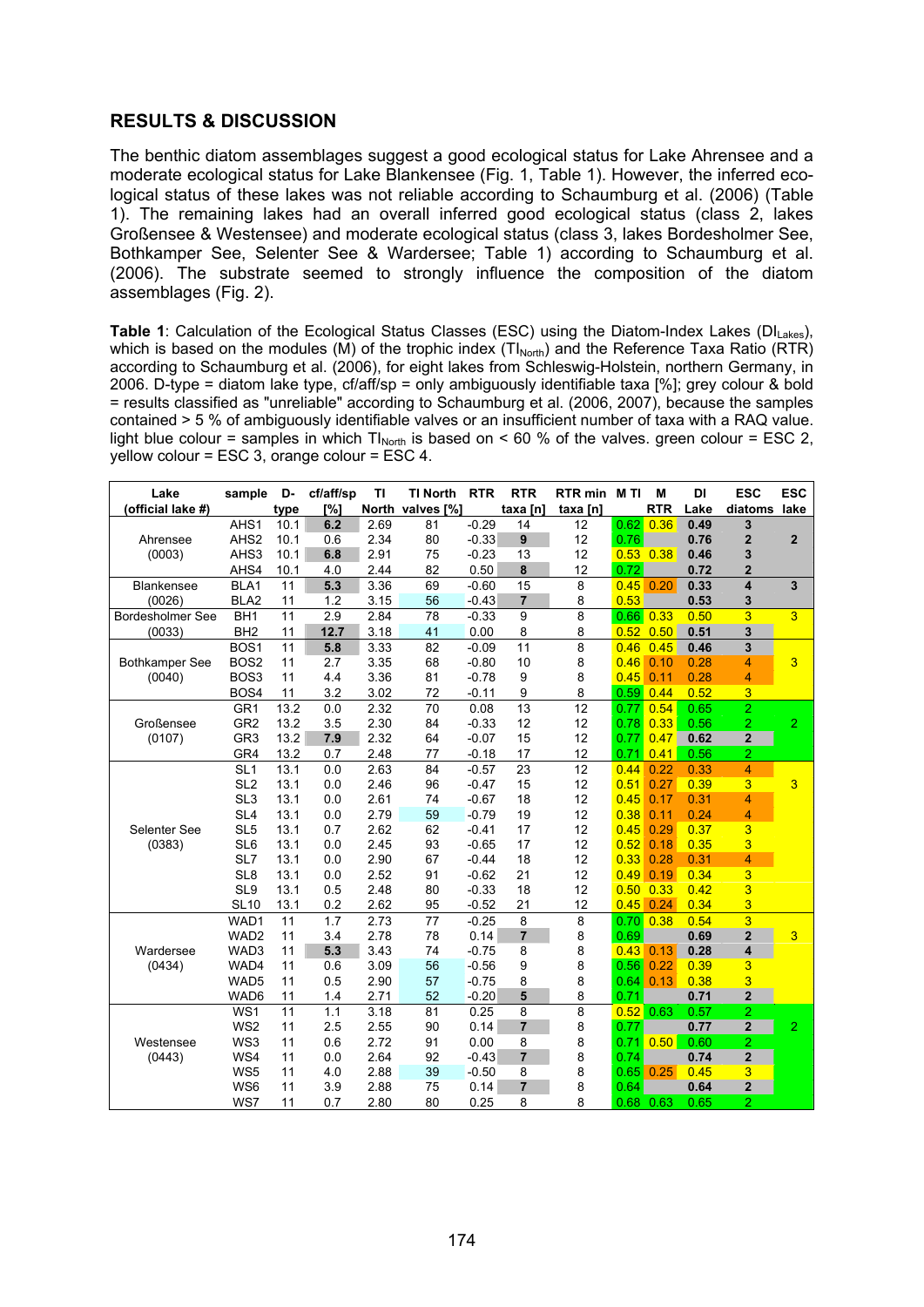

**Fig. 1.** Relative abundance [%] of the most common benthic diatoms (> 10 %) in the littoral of Lake Ahrensee (AHS), Blankensee (BLA), Bordesholmer See (BH), Bothkamper See (BOS), Großensee (GR), Selenter See (SL), Wardersee (WAD) and Westensee (WS) in Schleswig-Holstein, northern Germany, in 2006.



**Fig. 2.** Correspondence Analysis (CA) of all unmistakably identifiable diatoms, which were used in the calculation of the Ecological Status Classes (ESC) (87–100 % of each sample). Samples without a given substrate were taken from sandy mud. The northern German study lakes (Schleswig-Holstein) were sampled in 2006. For lake abbreviations see Table 1.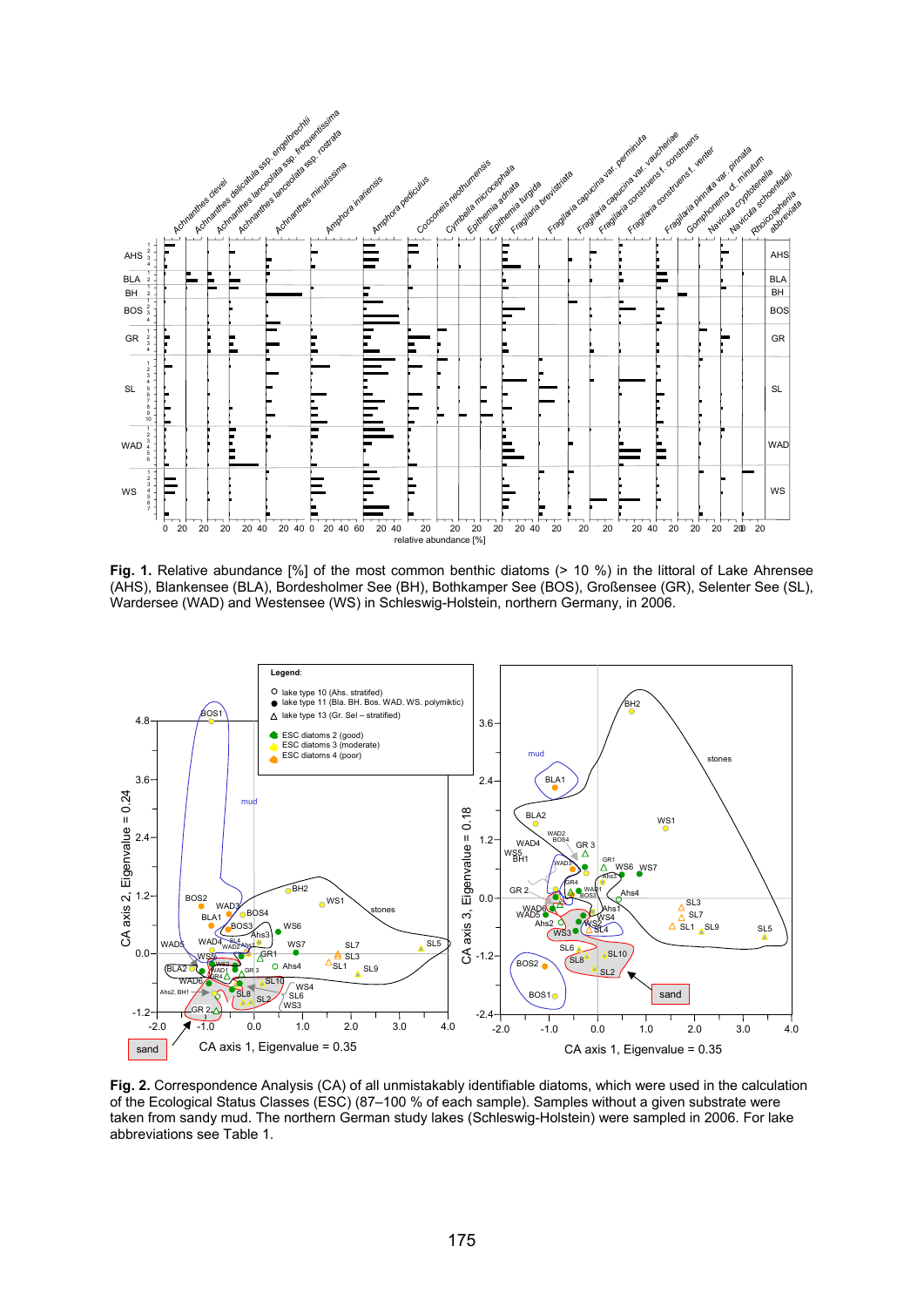#### **Overall performance**

Overall, the inferred ecological status of most of the lowland lakes seems reliable based on benthic diatoms. For example, although the substrate clearly influenced the diatom assemblages, the diatom assemblages of samples which identified a poor ecological status (class 4) (BLA 1, BOS 2, BOS 3 and WAD 3), were very similar to each other independent of the sampled substrate (mud and stones) (Fig. 2). Also, the inferred ecological status based on benthic diatoms was generally supported by the ecological preferences of the identified planktic diatoms.

#### **Reliability of modules DILAKES, TINOTER & RTR**

**DILakes:** Seven of the 39 samples had more than 5 % of ambiguously identifiable taxa (i.e. taxa with sp., spp., cf. or aff.) and could thus not be used in the assessment of the ecological status according to Schaumburg et al. (2006, 2007) (Table 1). However, the DILakes of those lakes was often based on more data than the  $DI<sub>Lakes</sub>$  of samples labelled as reliable. For example, sample BOS1 contained 5.8 % of ambiguously identified taxa, and was thus classified as unreliable (Table 1). Still, the trophic index was based on 82 % of the valves and the RTR value was based on 11 taxa. In contrast, sample BOS2 was classified as reliable (only 2.7 % of ambiguously identified taxa). However, the  $TI_{\text{North}}$  was based on just 68 % of the valves and the RTR value on only ten taxa (Table 1). Consequently, we suggest a re-evaluation of the reliability of  $DI_{\text{Lakes}}$  for lowland lakes.

**TI<sub>North</sub>**: In some samples the TI<sub>North</sub> was based on less than 60 % of the valves but the DILakes were still classified as reliable according to the guideline, e.g. samples WAD4 and WAD5. Again, we suggest a re-evaluation of the reliability of  $DI<sub>Lakes</sub>$  for lowland lakes.

**RTR**: If RTR is based on an insufficient number of taxa (less than 8 or 12 depending on lake type), the  $DI<sub>Lakes</sub>$  is supposed to be solely based on  $TI<sub>North</sub>$  and is labelled as unreliable (Schaumburg et al. 2006, 2007). Thus, 21 % of all samples (n=39) were labelled as unreliable (Table 1). Therefore, our assessment was based on very few samples per lake and the applicability of the entire method starts to be questionable. Similarly, another study investigated the littoral diatom assemblages of 17 lakes in northern Germany (n=104) and identified 18 % as unreliable due to an insufficient number of taxa with RAQ values (Hofmann 2006). Therefore, we suggest to refine the RAQ module to improve the overall reliability of the inferred ecological status of a lake.

Interestingly, the module RTR seems to generally infer a lower ecological status than the module  $TI_{\text{North}}$  (Table 1, only exception: sample WS1; Hofmann 2006). For example, the module TI<sub>North</sub> suggestsa good and the module RTR a poor ecological status in samples WAD4, WAD5 and WS5 (Table 1). As the  $DI<sub>Lakes</sub>$  is an average of the two modules, this discrepancy needs to be investigated.

## **CONCLUSION**

The guidelines from Schaumburg et al. (2006, 2007) provide a relatively **solid method** to reliably infer the ecological status in German lowland lakes based on benthic diatoms.

The classification of samples with a **reliable DILake** for lowland lakes should be reevaluated. We suggest to define the reliability of module  $TI_{North}$ . We propose that  $TI_{North}$ should to be based on at least 60 % (or 70 %?) relative abundance of all taxa. If the  $T_{\text{North}}$ represents less than the given percentage, we suggest to declare the overall ecological status identified by  $DI<sub>Lakes</sub>$  as not reliable, independent of the number of taxa used in the RTR module. Alternatively, the same limit as for the trophic state index for lakes from southern Germany ( $TI_{South}$ ) could be applied. Here, the module is defined as unreliable, if  $TI_{South}$  is based on less than ten taxa. This cut-off would prevent a  $TI_{\text{North}}$  that is based on a single taxon that happens to contribute 70 % to the relative abundance. Consequently, the 5 % limit of ambiguously identified taxa becomes unnecessary, assuming that the ecological status is still only assessed with unmistakably identified taxa. Also, the percent of ambiguously identified taxa should still be provided in every assessment.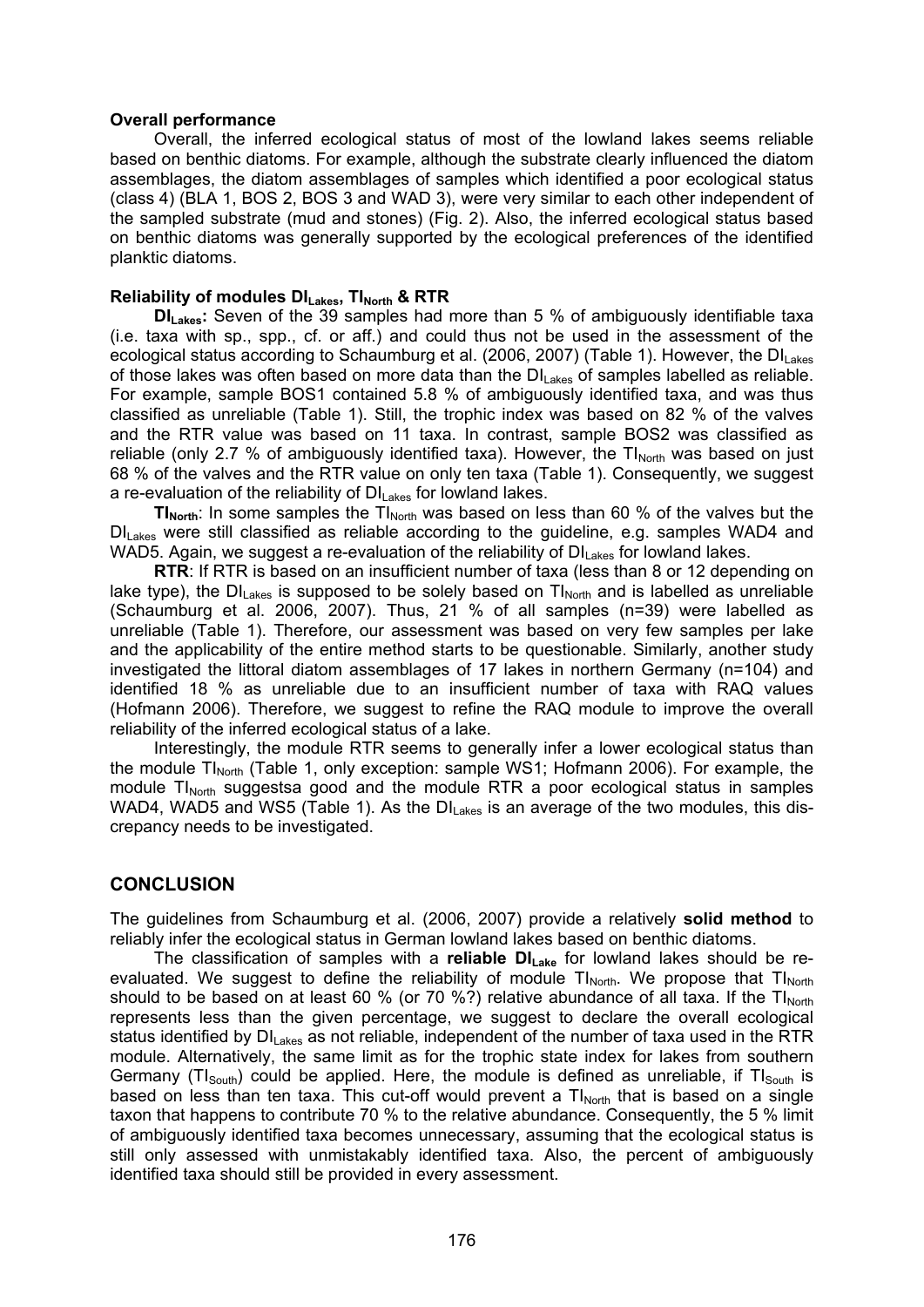The **taxonomic conformity** of the studied diatom assemblages and the assemblages on which the trophic state and RTR values are based on, are crucial for a reliable identification of the ecologic status (see above). Thus, we suggest to improve taxonomic conformity by 1) broadening the literature used in the identification, with books, such as Reichardt (1999) and especially by including the revised taxonomy of the genus *Cymbella* C.Agardh (Krammer 1997a, b, 2002, 2003) and 2) by publishing a commented photographic documentation of the taxa that were used to generate the guidelines. This publication would increase the number of unmistakably identifiable taxa, as even usually problematic taxa, such as *Gomphonema*  spp., could be included in the assessment of the ecological status and would thus improve the quality of the inferred ecological status, as more taxa and valves could be included in the calculations.

Schaumburg et al. (2006, 2007) suggest to count unidentifiable **girdle views** according to genera and length and to subsequently classify the girdle band views as belonging to the most common identifiable taxon with similar length of the genus in the same sample. We agree that girdle views should be counted with as much taxonomic resolution as possible. However, we would prefer not to include such unidentifiable girdle valves in the calculation of the ecological status as we would always classify such girdle valves as "cf.".

Schaumburg et al. (2006, 2007) emphasize that centric diatoms (except *Melosira varians* C.Agardh) and euplanktic pennates are not to be included in the count of each sample. Yet, trophic state values (TI<sub>North</sub>) are given for some **centric or planktic taxa** such as *Ellerbeckia arenaria* (D.Moore ex Ralfs) R.M.Crawford, *Fragilaria nanana* Lange-Bert., *Fragilaria ulna* var. *acus* (Kütz.) Lange-Bert., and *Fragilaria ulna angustissima*-Sippen sensu Krammer & Lange-Bertalot (1991a). A table clarifying which centric taxa and which planktic pennates are to be included (or excluded) would be helpful.

The **number of valves** that need to be counted per sample is given as 400 valves on p. 18 (Schaumburg et al. 2006) and p. 19 (Schaumburg et al. 2007) and given as 500 valves on p. 19 and 20 (Schaumburg et al. 2006 and 2007, respectively). This discrepancy needs clarification.

**King and colleagues (2006)** have reviewed the methods for sampling littoral diatoms in lakes for ecological status assessments for temperate regions. We suggest to implement their recommendations. For example, the authors suggest that the sample of each site should be a composite sample (King et al. 2006).

Overall, it will probably be less costly to slightly improve the guideline and to publish a commented taxonomic booklet, than to derive sometimes questionable results when using the guideline in its current state.

## **ACKNOWLEDGEMENTS**

We gratefully acknowledge Gabriele Hofmann for helpful general discussions and comments on an earlier draft of the manuscript. Contractor of the current study was the "Landesamt für Natur und Umwelt des Landes Schleswig-Holstein", Germany.

## **REFERENCES**

- EU-WFD 2000: European Water Framework Directive 2000, Directive 2000/60/EC of the European Parliament and of The Council of 23 October 2000 establishing a framework for the Community action in the field of water policy. – Official Journal L 327.
- Hofmann, G. 2006: Bewertung der ökologischen Qualität von Seenlitoralen Schleswig-Holsteins anhand benthischer Diatomeen zur Umsetzung der EU-Wasserrahmenrichtlinie (Untersuchungsjahr 2004). Bericht zum Untersuchungsauftrag, Im Auftrag des Landesamtes für Natur und Umwelt des Landes Schleswig-Holstein – Flintbek.
- King, L., Clarke, G., Bennion, H., Kelly, M. & Yallop, M. 2006: Recommendations for sampling littoral diatoms in lakes for ecological status assessments. – Journal of Applied Phycology **18:** 15-25. [\[CrossRef\]](http://dx.doi.org/10.1007/s10811-005-9009-3) doi:10.1007/s10811-005-9009-3
- Krammer, K. & Lange-Bertalot, H. 1986: Bacillariophyceae. 1. Teil: Naviculaceae. In: Ettl, H., Gerloff, J., Heynig, H. & Mollenhauer, D. (ed.): Süßwasserflora von Mitteleuropa. **2(1).** – Stuttgart.